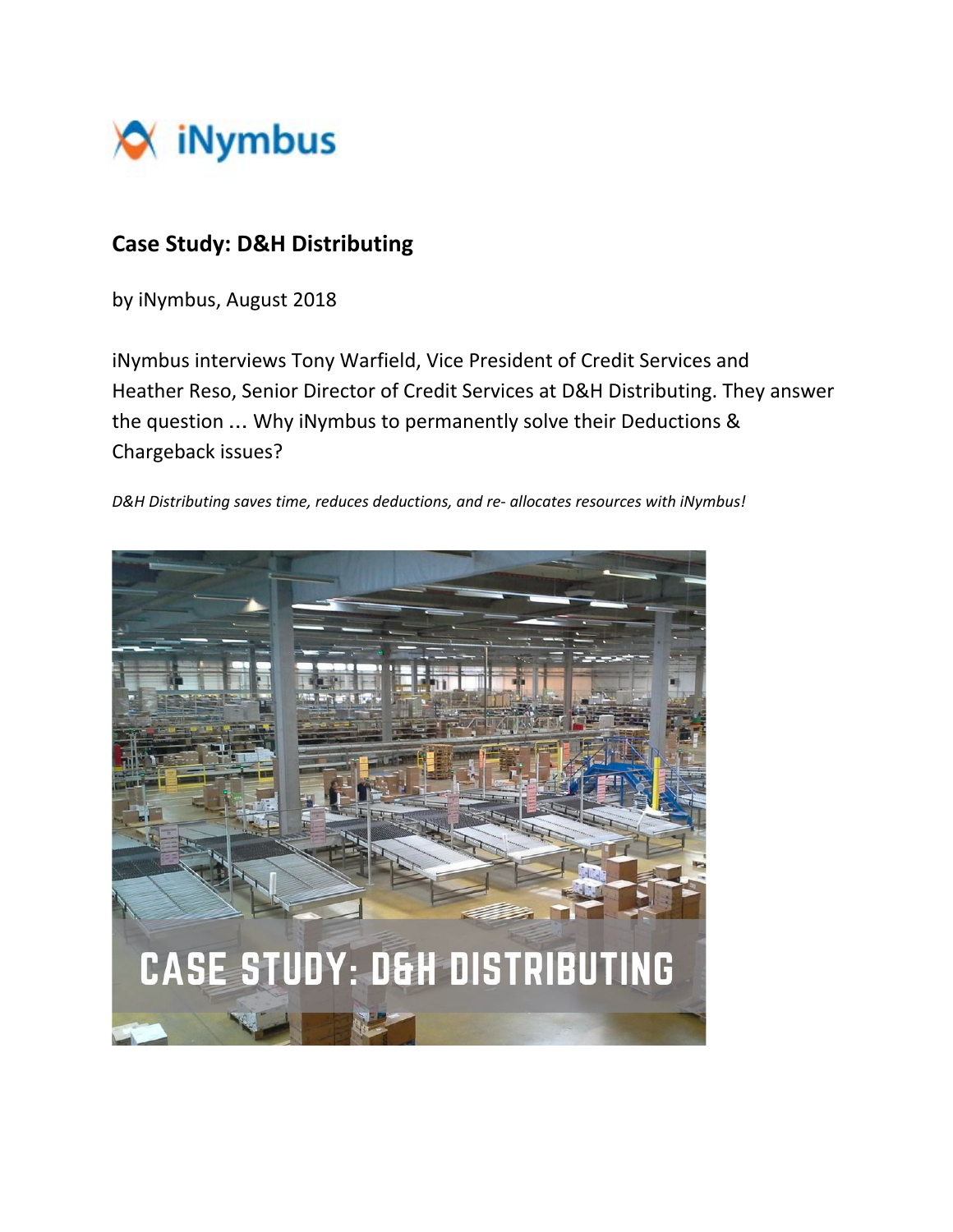

# **Q: Before you had automation to process deductions and chargebacks, what was the day-to-day or triggering event that made you say, "You know, maybe there's a better way?"**

**Tony Warfield:** You may have heard of a company called Walmart. Obviously the volumes are incredibly high with the number of suppliers they have, and they are incredibly complex. They would email us these freight issues, and we would basically take data from the email, typing into one system, inputting into another system, and typing into another system. We started looking for some sort of simple, automated solution to manage the kind of repetitive nature of deductions.

**Heather Reso:** Yes, Walmart. It was that particular customer. We'd get an email notification, and it went from about 500 a month to 3,000 a month in about two months' time. They had changed something in their process or system, and we couldn't keep up. We had two full-time people working on it, as well as the whole team working overtime, before work, after work, and Saturdays, just to keep up with that volume. And if we don't get responses from the carriers in a certain amount of time, Walmart would deny the claim and not pay us back.

## **Q: To solve this problem, how did you go about trying to find vendors to consider?**

**TW:** Well two of them we were already engaged with. One was a company that was a full service AR and cash app, almost a VRP type solution for AR and credit. They offered to create a tool for us, and it turned out to be very, very pricey. So we scratched them off the list. The second company we used for proof of delivery and some other things. They again offered to create this sort of thing, but again it was a larger investment. It's tough to get ROI when you can hire temps for data entry, and moving paperwork around. It just didn't make sense.

**HR:** We're distributors with a very lean margin, only about 3%, so cost is really a big factor for us. It had to be something that made sense to our business model.

#### **Q: In what way did you find the iNymbus solution to be different from the competitors?**

**TW:** iNymbus had done this before. They'd engaged with folks in the credit business that feel our same pain of doing this for years and years, and they already knew how to engage with customer portals. They knew exactly what to do, so they didn't have to reinvent the wheel. They've rolled their sleeves up and resolved chargebacks, they've gone onto customer portals, they've taken boxes of paper into mass-merchants and said, "alright, let's get through these 7,000 chargebacks, we'll be here as long as we need."

And secondly, they weren't trying to do a bait and switch. They weren't providing a tool that would solve the problem, but it had to bundled with 15 other solutions that we didn't need. We didn't need an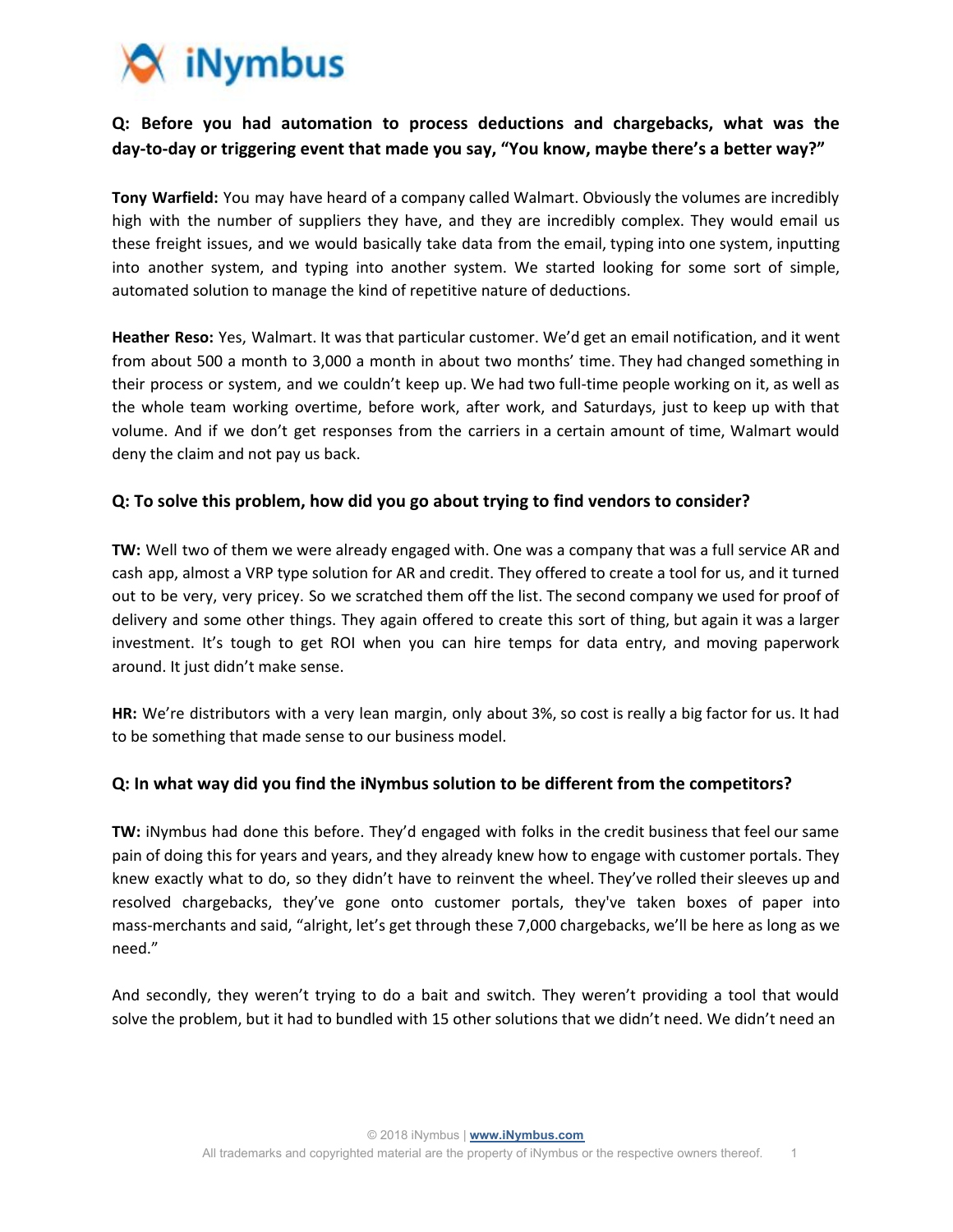

online payment system, or an OCR recognition system, or a workflow system, and all those other things the other companies wanted to bundle together. It's like a Lego system; we just wanted one piece of the set, not the entire box of Legos.

**HR:** We needed to do something fast. We had some special needs having to do with filing freight claims because we dropship to a lot of our customers. iNymbus already had an ETI with FedEx and UPS, and what they could do for us was design robots to automatically dispute and resolve. They were willing to take that on for us.

## **Q: How have things changed since implementing iNymbus?**

**TW:** When all we were doing is plugging holes, now iNymbus plugs them automatically. It gives our staff the ability to figure out where those holes are coming from in the first place. We take our resources and get to the root cause and stop them from occurring in the future. So iNymbus is our knight in shining armor that says, "Not so fast Amazon. We've got our own little robot army here and we are going to fight you each single step of the way." And Amazon says, "You know what, these guys are a hard target. Let's move on to an easy target who we know is going to take it."

**HR:** From the beginning they've felt like a partner. They come from a background where they know and understand our customers, the processes, and what we need. We would be in dire, dire straits without iNymbus.

#### **Q: What percent of things has iNymbus resolved versus not?**

**HR:** For freight claims about 80% of all the claims that we do. iNymbus is also disputing certain infraction types for us with Amazon. For example when Amazon will say we shorted them, and they only received 98 of the 100 items we shipped, and iNymbus disputes that automatically. Which is very, very helpful.

TW: It's the 80/20 rule. We're not going to apply this type of software development to a customer that does 15 or 20 deductions per month. Obviously most of the deductions and issues come from the big national guys and the big e-tail guys; the Amazons' and retail customers like Bed, Bath and Beyond who have a reasonable online presence. They all have their own unique set of issues and complexity, whether it be fines and penalties, or various shipping issues. So we apply it to the guys who give us 2,000 to 10,000 deductions a month, that are repetitive and routine.

## **Q: Do you have any idea how much money or time iNymbus has saved you?**

**TW:** Well right now iNymbus is supplanting what we would have done with manual processes before, so our saving isn't necessarily in new recoveries. It's actually the ability that we haven't had to add staff, we reallocated capable folks into more valuable, more enduring paths, like the root cause analysis to help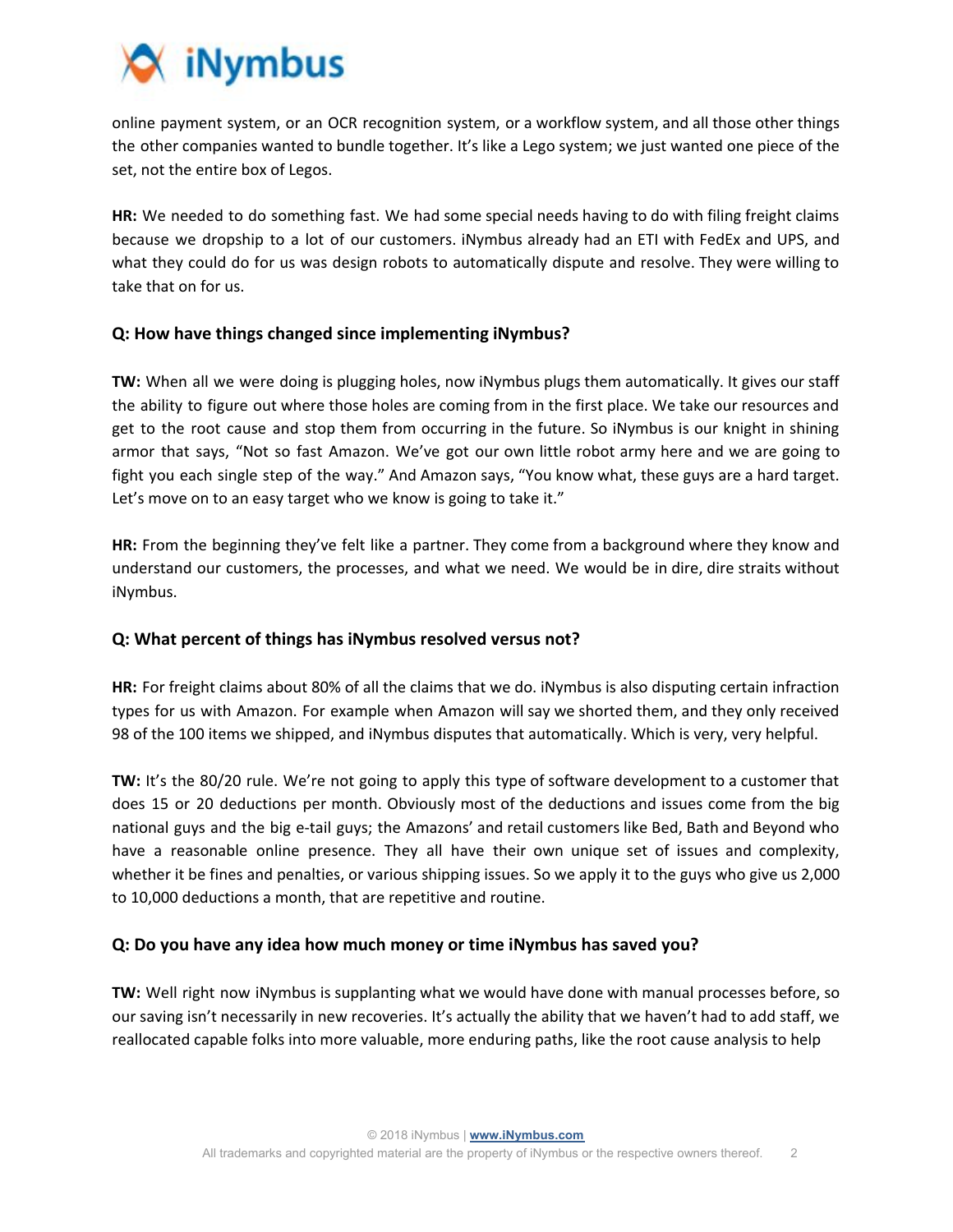

reduce the deductions. And, it allows us to engage in customer distribution that we generally try to shy away from, because they are known for being troublesome. Particularly in the segment of grocery and drug stores, that are incredibly difficult to deal with. When we have this kind of tool in our arsenal, that allows us to engage with a different customer.

**HR:** I mentioned how an email will come in with a freight issue. We timed it, and it takes approximately between 7 and 10 minutes to process one freight claim. Think about that when you have 3,000 of them. iNymbus can now do up to 500 in a day. We were never able to do that, so it's definitely a time saver and a people saver. We can reallocate headcount now, and use staff in another area that needs attention outside of this world. And as we grow, we don't have to add bodies. We can make it work for us.

#### **Q: What do you like about working with iNymbus?**

**HR:** My favorite part about iNymbus is they are open and customizable. They listen to us and they deliver something that they have never done before, with the freight claims. They were willing to listen to us and design something for us.

**TW:** Their nimbleness, their flexibility. I like their cognizance of the issues that we are dealing with, because they have the folks who have dealt with it themselves. They understand what we need them to do. And when we have an issue, there is never a "no," there is a "yes, we will figure it out, we will get it done."

#### **Q: What's next for D&H and iNymbus?**

**HR:** Our next phase is working on Best Buy, Costco, and Bed, Bath and Beyond, and getting a little further into return reconciliation. We get about 5,000 deductions a week from Bed, Bath, and Beyond alone. They have horrible processes and it's really daunting, and it's a morale thing. This isn't fun work. It is challenging and there is a certain personality type that likes that, but they don't want to be overwhelmed by it.

**TW:** We'll see working capital improvement. We'll be able to engage with strong companies like CVS and Walgreens, that we've been terrified to do business with, because they are a complicated customer with a vendor agreement that is several hundred pages long and full of all these requirements. With our gross margin at 3%, we've previously said "no way," but this allows us to say, "this is a scalable thing, and we can set up the templates and processes with iNymbus, and we'll be ready to rock n' roll." That's actually really cool.